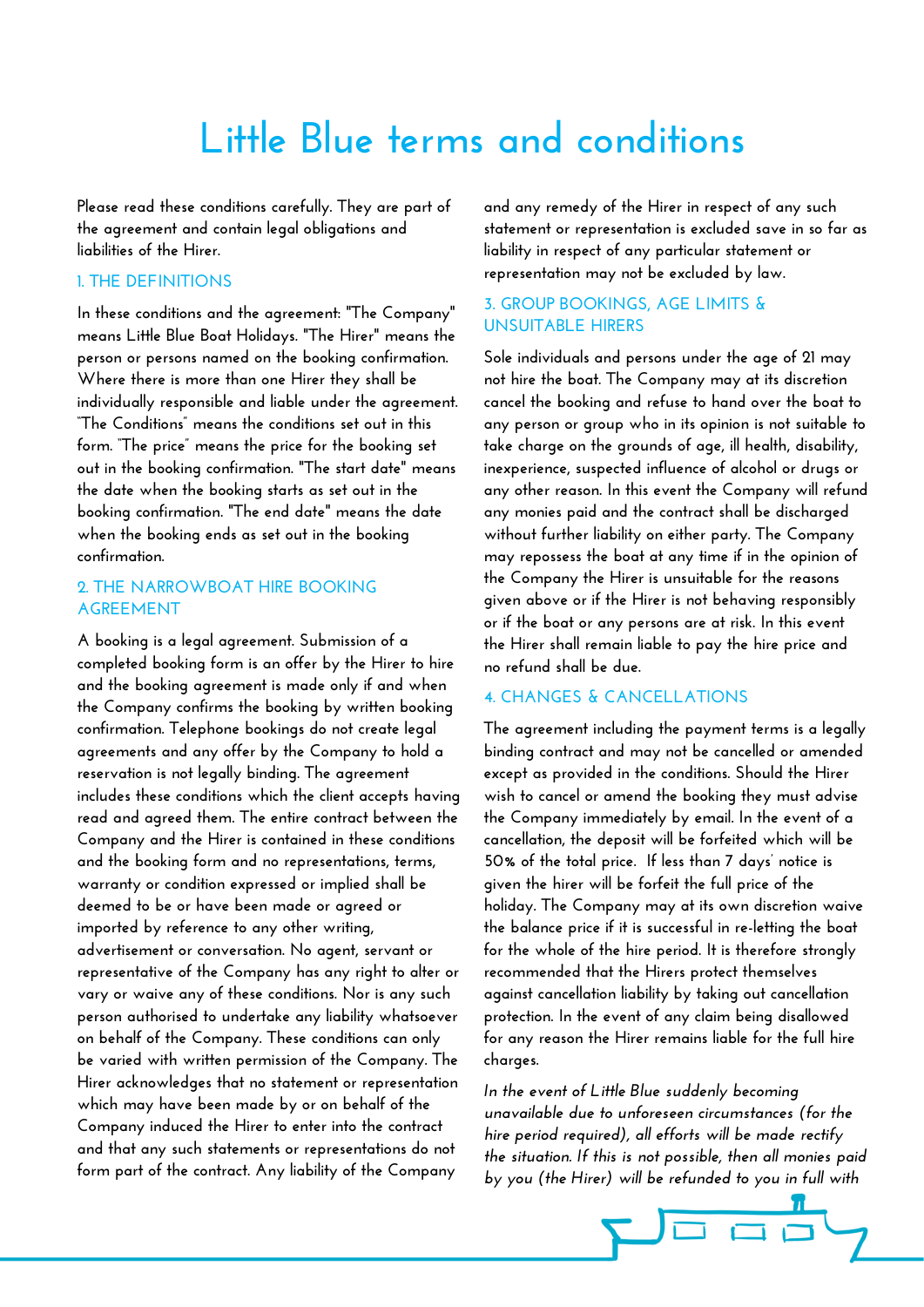*no deductions but the Company will incur no further liability of any kind. Under no circumstances will the Company be liable to refund any amount exceeding the amount paid by the Hirer. Should Little Blue become unusable due to any circumstances (except due to fault of the hirer) during the period, the hirer will be refunded a proportion of the total holiday cost based on the number of days remaining. It is strongly recommended that the hirer takes out travel insurance to cover cancelations.*

# **5. THE HIRE PERIOD, AVAILABILITY & COLLECTION & RETURN**

**The hire period is as shown in the booking confirmation. The Company will endeavour to have the boat ready for the Hirer between 2.00pm and 4.00pm on the start date. The hirer must notify the company of any likely delay in arrival as soon as possible by telephone. Before the Hirer takes the boat the Company will give the Hirer such instructions, demonstrations and trials as it thinks fit and require the hirer to check and sign for the contents, inventory and Boat Acceptance. The boat must be returned by the Hirer no later than 10:00am on the end date and the Hirer is responsible for allowing enough time to ensure prompt return. In the event of delay, the Hirer shall be liable to pay the sum of £45.00 per hour or part hour of the delay in returning the boat or giving possession and to indemnify the Company in respect of all other expenses and losses it may sustain by reason of such delay. This condition is strictly enforced in the interests of subsequent hirers of the boat because the Company may not have time to fit out and deliver the boat to subsequent hirers. Where the Company has to recover a boat and return it to the base, the Hirer shall be liable for all the costs involved. Where operational circumstances make it necessary the Company reserves the right to require the boat to start from or return to a place other than its normal base of operation. In such circumstances the Company will where necessary provide transport to the original base. The Hirer is responsible to return the boat to its originating base. If the Hirer fails to do so except for unavoidable cause the Hirer will be liable to pay to the Company, the cost of recovering the boat.** 

## **6. THE PRICES & PAYMENT**

**Prices are in pounds sterling. The Hirer shall reimburse the Company on demand for any expenses incurred in**  **the conversion of foreign currencies, bank charges, special clearance, re-presenting cheques, processing payments or otherwise in obtaining cleared sterling funds of the amount due on the due date. Payment is not made until cash or cleared funds have been received by the Company. The full balance of the price is due at the time of booking. 50% of the price is a non-refundable deposit.** 

# **7. THE INSURANCE & SECURITY DEPOSIT**

**The Company insures the boat and its equipment and inventory against public liability risks. The company's insurance does not cover personal accidents or loss or damage to personal effects. Hirers and their crews are advised to take out their own personal insurance cover.** 

# **8. SAFETY & OTHER RULES**

**The Hirer agrees to comply with the following rules at all times for the health and safety of the persons on the boat and other persons and for safeguarding the boat and other property: - To only carry those named on the Reservation Form and not to allow on the boat at any time more persons than the maximum number of berths. Not to tow other craft or allow the boat to be towed except under professional assistance in the event of breakdown or emergency. Not to cruise between sunset and sunrise. The boat is only equipped for cruising during daylight hours. To observe all speed limits, not to race and not to cruise at a speed which creates a breaking wash or disturbs or inconveniences other waterway users. Not to take or have on the boat any dinghies, canoes, inflatables, portable heaters, bicycles, vehicles, lighting equipment, TV sets, electrical appliances, (other than mobile phones or tablets) inflammable liquids or substances, gas cylinders, barbecues, car batteries, fire arms or any other items which might create dangers or hazards. Not to use the boat for business purposes. To give way to laden or unladen cargo boats, sailing craft, rowing boats and other human propelled craft. Not to take the boat to sea or on tidal waters or on any rivers. Not to have or carry any live fishing bait on the boat. Not to allow smoking inside the boat. Observe all byelaws, navigational limits or instructions and advice of British Waterways and other navigational authorities and the Company and their respective officers and employees. The Company reserve the right to repossess the boat at any time if, in the Company's opinion, the boat is being mishandled, misused illegally or if the crew's behaviour is considered** 

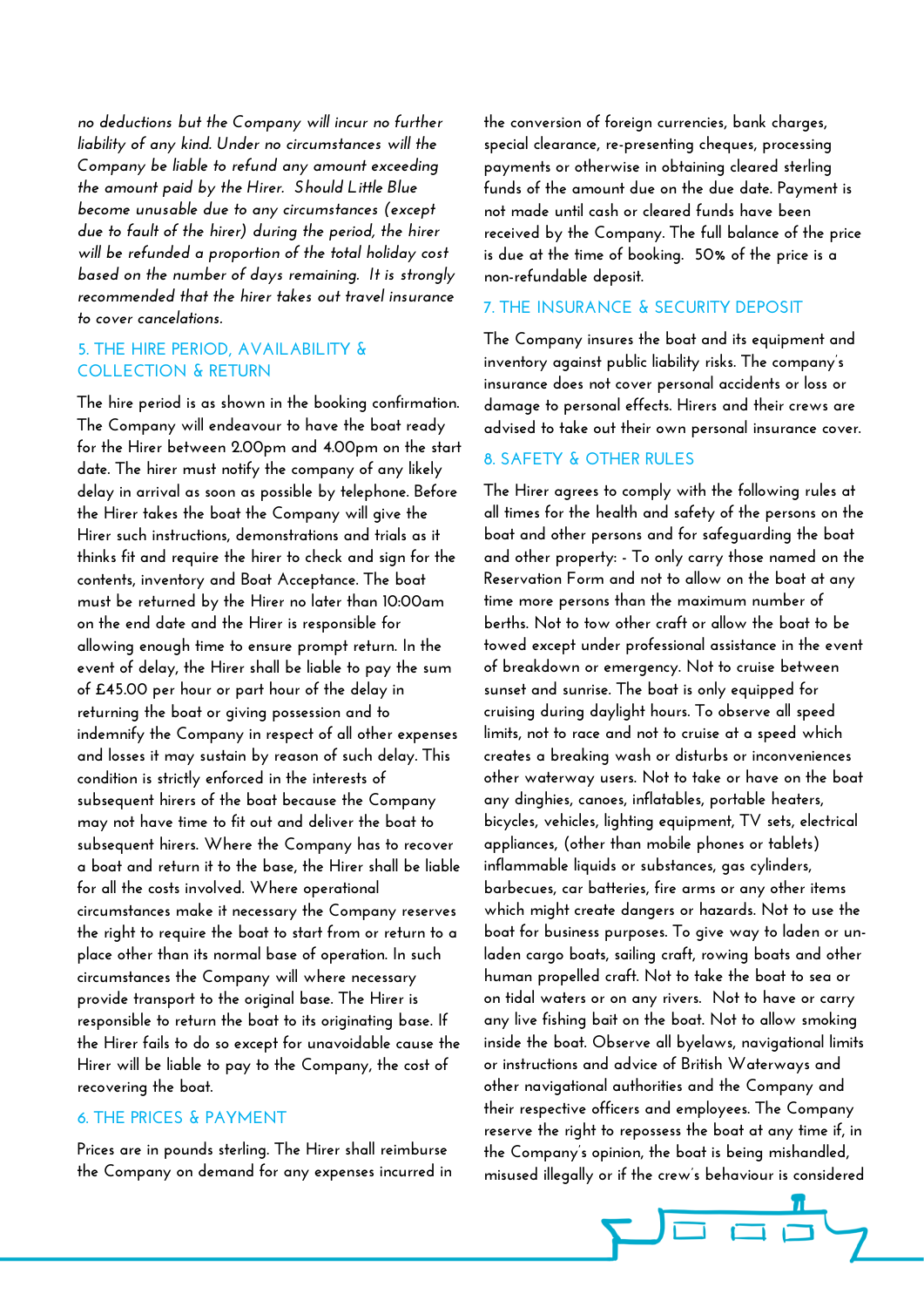**detrimental to other waterway users. In the event of this happening, no portion of the hire fee will be refunded. The Company reserves the right at its discretion without liability to restrict cruising areas or routes in the light of prevailing conditions.** 

# **9. ACCIDENTS**

**The Hirer is in charge of the boat and is responsible for its safe navigation and return. In the event of any accident or damage to the boat, other craft or the waterway the Hirer must: - i) Obtain and record the name and registration number of the other boat(s) and names and addresses of all parties involved including the other boat(s) owners and other hirers. ii) Notify the Company by telephone immediately with full details of the accident including damage incurred. iii) NOT IN ANY CIRCUMSTANCES ADMIT OR ALLOW OTHER PERSONS ON THE BOAT TO ADMIT LIABILITY TO ANY OTHER PERSON. iv) Not to carry out or have carried out repairs without the consent of the Company. v) Proceed in accordance with and follow the Company's instructions. In the event of accident the Company may repossess the boat and the hiring contract shall then terminate without liability on the Company. In the event that the Company's insurance cover is prejudiced or invalidated by any failure on the part of the Hirer to comply with the** 

**provisions of this condition the Hirer shall indemnify the Company in respect of all liability claims, loss, damage or expenses incurred. The Hirer is liable for and shall indemnify the Company against any claim or charge made by any Waterway Authority for damage to waterway property or loss of water.** 

# **10. MAINTENANCE, REPAIRS, DAMAGE & BREAKDOWN**

**The Hirer is responsible for and will keep and maintain the boat and its equipment and contents and shall return the same at the end of the hire term in accordance with the Company's instructions and in good clean and tidy order and condition. While the boat and the contents are insured the Hirer shall be primarily liable to indemnify the Company in respect of any damage or loss arising from any failure of the Hirer to comply with his obligations under the Booking Terms & Conditions or from carelessness or negligence. The Hirer shall notify the Company immediately by telephone in the event of breakdown, damage, theft or loss and shall provide full details and comply with the** 

**Company's instructions. The Hirer must not undertake or have undertaken any repairs, adjustment or service without the Company's prior approval. Any repairs or replacements by the Hirer without the Company's approval will not be accepted and the Hirer shall be liable for any costs incurred to rectify such repairs, adjustment or service to the Company's satisfaction. No responsibility will be accepted by the Company for loss of time or expenses occasioned through accidental damage to the boat while in the Hirer's charge. No liability can be accepted for loss or damage or expense which occurs as the result of any defect or breakdown occurring during the Hirer's cruise unless this is caused by proven reason of the Company's failure to adequately maintain the boat in a fit state and condition or is caused by the acts or defaults of the Company or its employees. The Hirer shall be responsible for getting the boat off mud banks or other grounding and for removal of weeds, rope and other matter from propellers. The Hirer shall notify the Company if** 

**any of these operations cannot be carried out without risk of accident or damage. The Hirer must comply with the company's instructions; otherwise the Hirer shall be liable for any loss or damage incurred.** 

#### **11. HIRERS PROPERTY**

**Vehicles may be left entirely at the owners' risk either in the unsecured Canal River Trust car park at Greenberfield Top Lock or in a nearby residential street. Hirers are particularly advised not to leave any valuable or portable items in the car. The Company will be under no liability for any loss of or damage to vehicles or contents of the Hirer's or other persons' property on the boat or elsewhere or howsoever caused except by the Company's negligence. The Company will endeavour to return any Hirers property left behind on the boat if claimed and following receipt of payment for postage and packing. Property not claimed within two months from the end date will be disposed of by the Company.** 

# **12. THE FUEL, GAS, WATER & MOORINGS**

**The price of the hire includes the cost of any of the Fuel, Gas and Water used. The boat is handed over ready fuelled, with a sufficient gas supply and full water tanks. Whilst the water supply and moorings on the canals are normally free of charge, any costs incurred are the responsibility of the Hirer. The** 

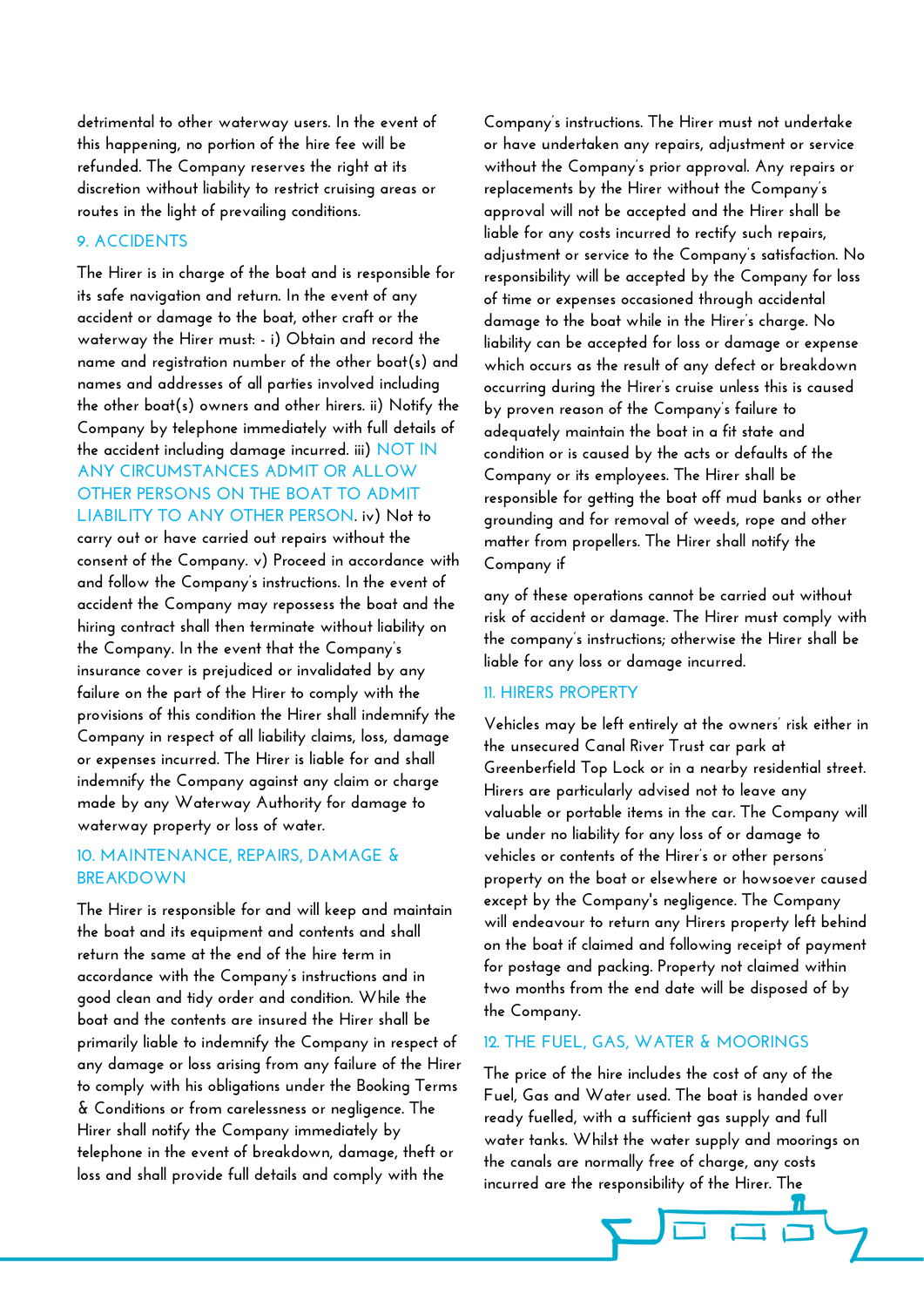**Company reserves the right to make a fuel surcharge if there is a material increase in the fuel costs duty.** 

#### **13. PETS**

**Pets are allowed on the narrowboat but must be put on the booking form. There is a no charge for each pet and a maximum of two pets are allowed per boat. All pets must be house trained or caged as appropriate. You must bring your pet-blanket or pet-basket as pets are allowed only on the clear understanding that in no circumstances may they lie on the bedding or on chairs. Your pet must not be left unattended in the boat or elsewhere. Pets are not covered under the company's insurance policy and the Hirer shall be liable for the cost of any damage caused by their pet.** 

# **14. COMPLAINTS**

**The Hirer must check the boat and its contents and equipment immediately after taking possession of the boat and notify the Company of any alleged deficiencies or shortcomings before the boat leaves the marina. The Hirer must sign the Handover Form upon taking the boat over and the Hirer will be responsible for any items which are subsequently found to be missing or damaged. Any shortcomings subsequently discovered must be notified to the Company by telephone immediately in order to give the Company the opportunity to take any necessary remedial action. The Company shall not be liable in respect of any matter which is not so notified immediately and in any event shall not be liable in respect of any matter which is notified after the end of the hire period. The boat may then have been taken over by another hirer and may not be available for inspection. Any correspondence should bear the Company's booking reference.** 

#### **15. EXEMPTION**

**The Company shall not be liable for any matters arising from any cause beyond the Company's reasonable control or not due to the Company's negligence or wilful default including (without limitation) death or personal injury of Hirers their crew and passengers, loss of or damage to property, non-fulfilment or interruption of the booking or delays, breakdowns, mechanical problems, defects, damage, restrictions to cruising, obstructions, repairs or damage to waterways, nonavailability of routes, navigational works, storms, floods, droughts, ice, shortage of water or other weather** 

**conditions, rationing, shortage or non-availability of fuel or in respect of any consequential loss, damage, expense, injury, or claim. Hirers are recommended to take out personal holiday insurance cover.** 

# **16. THE BOATS DESCRIPTION & LAYOUT PLANS**

**The specification of boats, their accommodation, facilities and equipment on the website and in correspondence is intended as a general guide but the Company shall not be liable in the event of any differences in the boat supplied and reserves the right to make modifications. Layout plans are for guidance only and are not to scale and may have steps which are not shown. If the hirer's party includes any infirm persons, the Hirer should make relevant enquiries at the time of booking. The Company reserve the right to change boat specifications without prior notice.** 

# **17. EVENTS BEYOND THE COMPANY'S CONTROL**

**Unfortunately, events beyond the Company's control occasionally affect bookings. When reference is made to such events in these Conditions of Hire, this means any event(s) or circumstance(s) which the Company could not, even with all due care, foresee or avoid. Such events include the following: Destruction or damage of the narrowboat (which cannot reasonably be remedied to a satisfactory standard before the start of the Hirer's holiday) due to fire, flood, explosion, storm or other weather damage, accident, break-in, criminal damage or any similar cause. Mechanical breakdown or other mechanical or technical problems affecting the narrowboat (which cannot reasonably be remedied to a satisfactory standard before the start of the Hirer's holiday). Flooding, shortage of water, obstruction, repairs, damage or similar event affecting any waterway, waterway structure or facility such as a lock or bridge or navigational equipment which prevents or affects the Hirer taking the Hirer's confirmed holiday. Adverse weather conditions and tides (which may restrict navigation and passage). Shortage or nonavailability of fuel for the boat. Late return by previous hirers. Industrial action, riots, civil strife, natural or nuclear disaster, fire, war, threat of war, actual or threatened terrorist activity and all similar situations.** 

# **18. DISABILITIES AND MEDICAL CONDITIONS**

**If the Hirer or any member of their party has any disability or medical condition which may affect the**